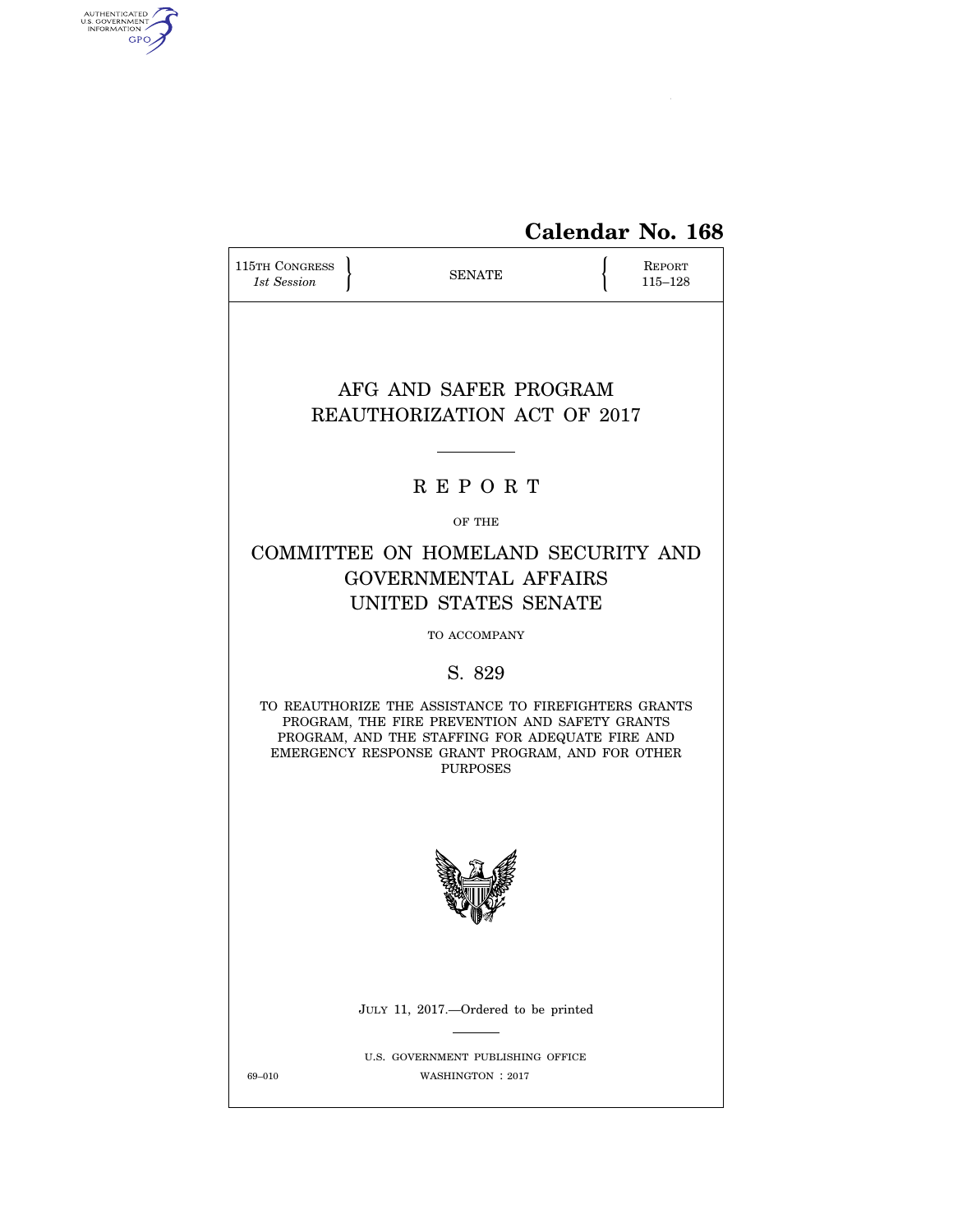#### COMMITTEE ON HOMELAND SECURITY AND GOVERNMENTAL AFFAIRS

RON JOHNSON, Wisconsin, *Chairman* 

JOHN MCCAIN, Arizona ROB PORTMAN, Ohio RAND PAUL, Kentucky JAMES LANKFORD, Oklahoma MICHAEL B. ENZI, Wyoming JOHN HOEVEN, North Dakota STEVE DAINES, Montana

CLAIRE MCCASKILL, Missouri THOMAS R. CARPER, Delaware JON TESTER, Montana HEIDI HEITKAMP, North Dakota GARY C. PETERS, Michigan MAGGIE HASSAN, New Hampshire KAMALA D. HARRIS, California

CHRISTOPHER R. HIXON, *Staff Director*  GABRIELLE D'ADAMO SINGER, *Chief Counsel*  NATALIE F. ENCLADE, *U.S. Department of Homeland Security Office of the Inspector General Detailee*  MARGARET E. DAUM, *Minority Staff Director*  STACIA M. CARDILLE, *Minority Chief Counsel*  CHARLES A. MOSKOWITZ, *Minority Senior Legislative Counsel*  SUE RAMANATHAN, *Minority Counsel*  LAURA W. KILBRIDE, *Chief Clerk*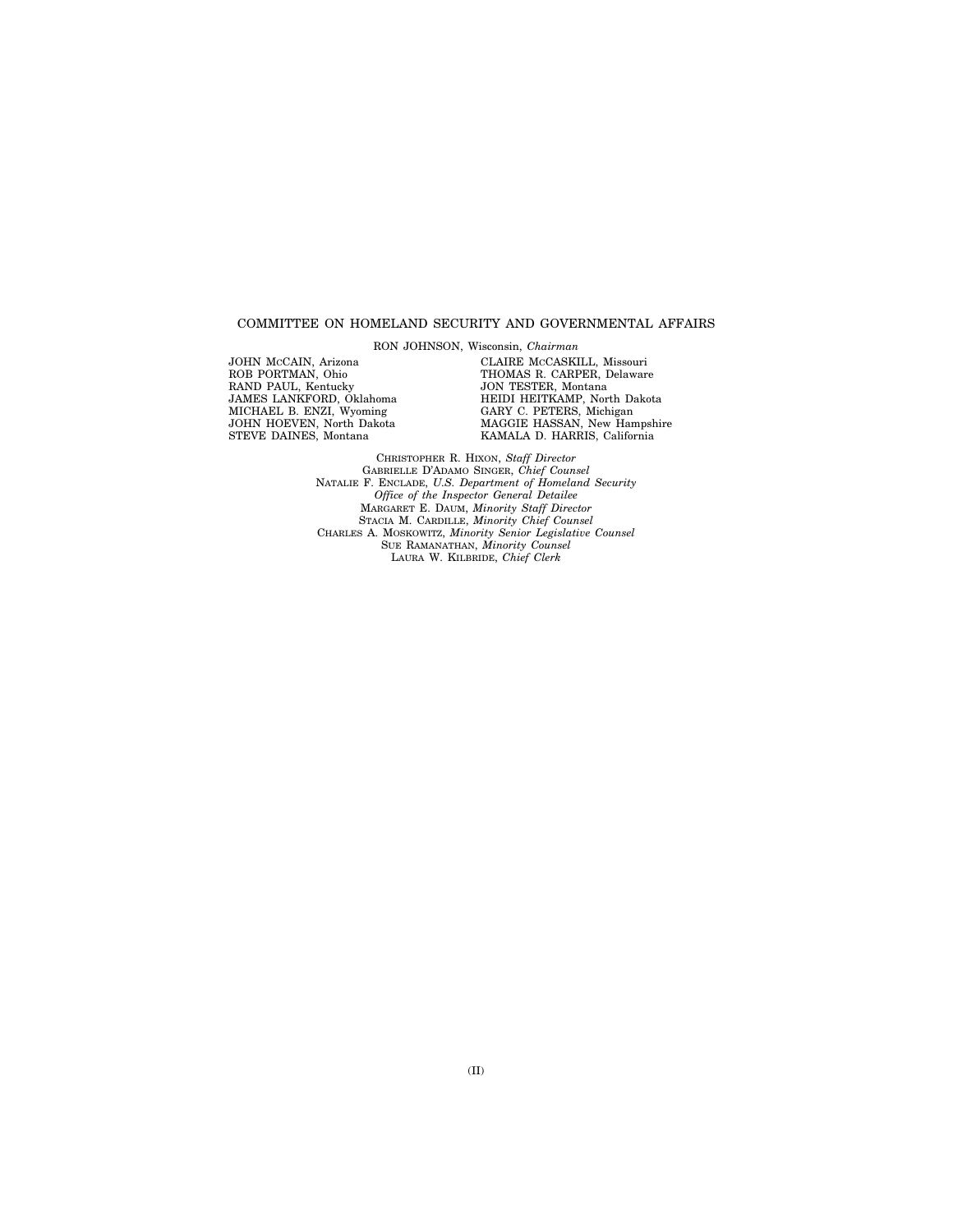# **Calendar No. 168**

115TH CONGRESS SENATE <br>
115 Assion 115–128

Page

# AFG AND SAFER PROGRAM REAUTHORIZATION ACT OF 2017

JULY 11, 2017.—Ordered to be printed

Mr. JOHNSON, from the Committee on Homeland Security and Governmental Affairs, submitted the following

# R E P O R T

### [To accompany S. 829]

[Including cost estimate of the Congressional Budget Office]

The Committee on Homeland Security and Governmental Affairs, to which was referred the bill (S. 829) to reauthorize the Assistance to Firefighters Grants program, the Fire Prevention and Safety Grants program, and the Staffing for Adequate Fire and Emergency Response grant program, and for other purposes, reports favorably thereon with an amendment in the nature of a substitute and recommends that the bill, as amended, do pass.

### **CONTENTS**

# I. PURPOSE AND SUMMARY

S. 829, the AFG and SAFER Program Reauthorization Act of 2017, reauthorizes the Assistance to Firefighters Grants (AFG) program and the Staffing for Adequate Fire and Emergency Response (SAFER) grant program through fiscal year (FY) 2023. Additionally, the legislation incorporates important tools to improve the grant programs' accountability to Congress and the American taxpayers.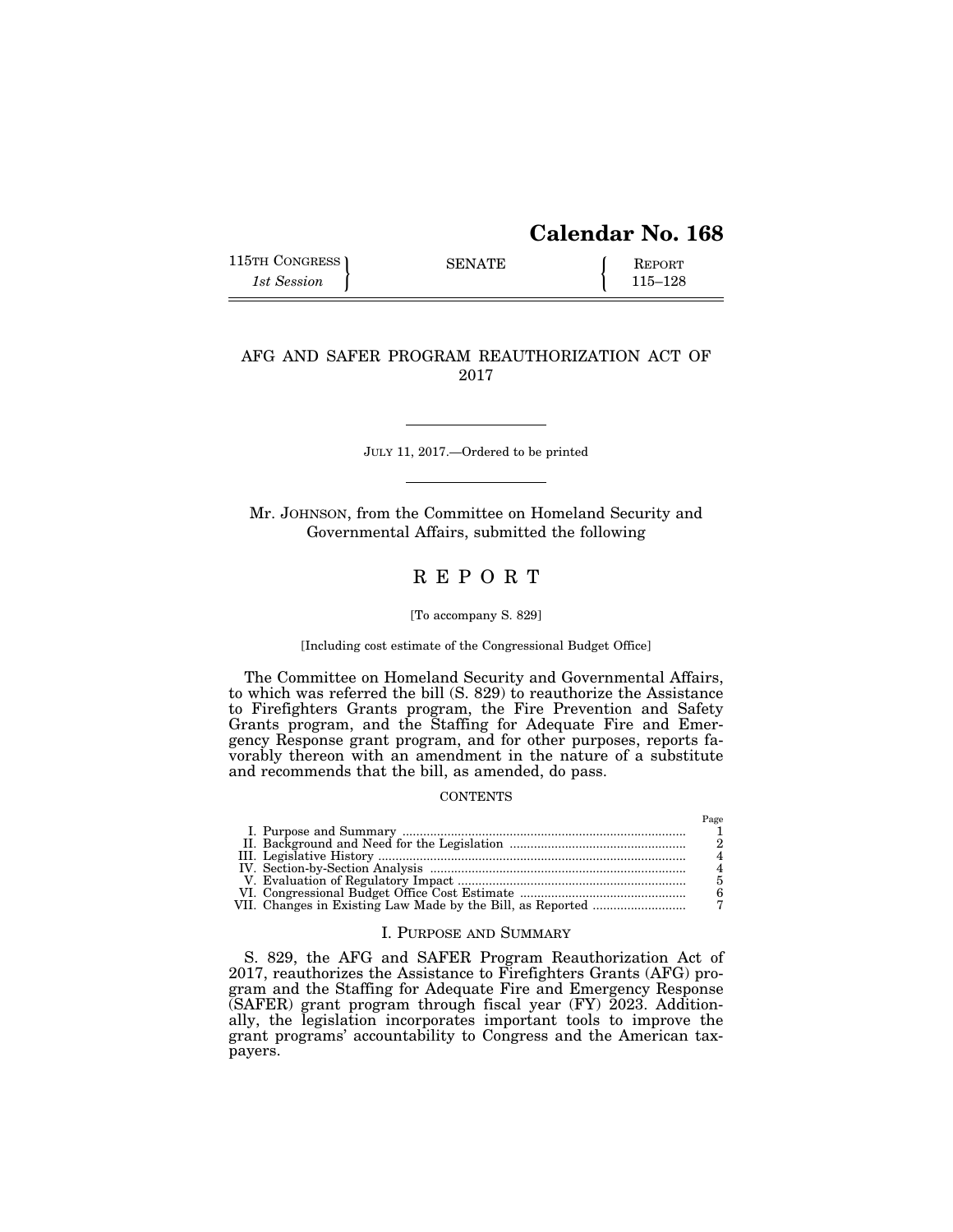#### II. BACKGROUND AND THE NEED FOR LEGISLATION

#### *Reauthorization*

Congress created the AFG and SAFER grant programs to help address the significant staffing, equipment, training, and health and safety needs of fire departments. SAFER provides funding to help pay the costs associated with hiring personnel to maintain safe staffing levels, while AFG grants fund equipment, training and other fire department needs. Together, these programs help ensure that our nation's 30,000 fire departments have the necessary training, equipment, and staffing to respond to over 30 million emergency calls annually and to continue to reduce community risk.1

Congress created the AFG program in  $2000<sup>2</sup>$  reauthorized it in  $2004$ <sup>3</sup> and again in the FY2013 National Defense Authorization Act.4 The primary goal of the AFG grant program is to meet the firefighting and emergency response needs of fire departments and nonaffiliated emergency medical service organizations by providing funds for the purchase of firefighting equipment, vehicles, training, or wellness and fitness programs.<sup>5</sup> Fire Prevention and Safety (FP&S) grants are part of the AFG. The primary goal of these grants is to reduce injury and prevent death among high-risk populations. Congress reauthorized funding for FP&S in 2005 and expanded the eligible uses of funds to include Firefighter Safety Research and Development.<sup>6</sup>

In 2002, the U.S. Fire Administration conducted a Needs Assessment of the U.S. Fire Service and found that many departments nationwide were lacking the minimum number of firefighters to safely fight building, vehicle, and other structure fires.7 To help alleviate these identified challenges, Congress created the SAFER program in 2003 to provide funding directly to fire departments and volunteer firefighter organizations to help them increase or maintain the number of trained, "front line" firefighters available in their communities.<sup>8</sup>

The National Fire Protection Association (NFPA) minimum standards call for four on-duty firefighters on a fire engine or pumper.9 Many jurisdictions still cannot meet that standard. For example, 51 percent of fire departments protecting populations of 250,000 to 499,999 assign less than four firefighters to an appa-

<sup>7</sup> U.S. Fire Admin., *A Needs Assessment of the U.S. Fire Service*, FA-240, Nov. 2016, p. iv, available at http://www.nfpa.org/news-and-research/fire-statistics-and-reports/fire-statistics/

<sup>&</sup>lt;sup>1</sup>See National Fire Protection Association, Fire department calls, available at http://www.nfpa.org/news-and-research/fire-statistics-and-ports/fire-statistics-partment-calls/fire-statistics-and-research/singlextics-depa

<sup>&</sup>lt;sup>2</sup> PY2001 National Defense Authorization Act (P.L. 106–398), section 1701.<br><sup>3</sup> Ronald W. Reagan National Defense Authorization Act for FY2005, P.L. 108–375, section<br>3602.

<sup>&</sup>lt;sup>4</sup> National Defense Authorization Act for FT2013, P.L. 112–239, Section 1803.

<sup>5</sup>The provisions governing the program are codified in section 33 of the Federal Fire Preven-tion and Control Act of 1974 (FFPCA), 15 U.S.C. 2229; *see also* Federal Emergency Management Agency, *Assistance to Firefighters Grant Program* (2017), *available at* https://www.fema.gov/welcome-assistance-firefighters-grant-program.  ${}^{6}$ P.L. 108–375, section 3602 (2005).

*the-fire-service/administration/needs-assessment.* 8FY2004 National Defense Authorization Act (P.L. 108–136). It is codified as section 34 of the

<sup>&</sup>lt;sup>9</sup> Nat'l. Fire Protection Assoc., *Standard for the Organization and Deployment of Fire Suppres*sion Operations, Emergency Medical Operations, and Special Operations to the Public by Career<br>Fire Departments (NFPA 1710). Available at http://www.nfpa.org/codes-and-standards/all-codes-<br>and-standards/list-of-codes-and-st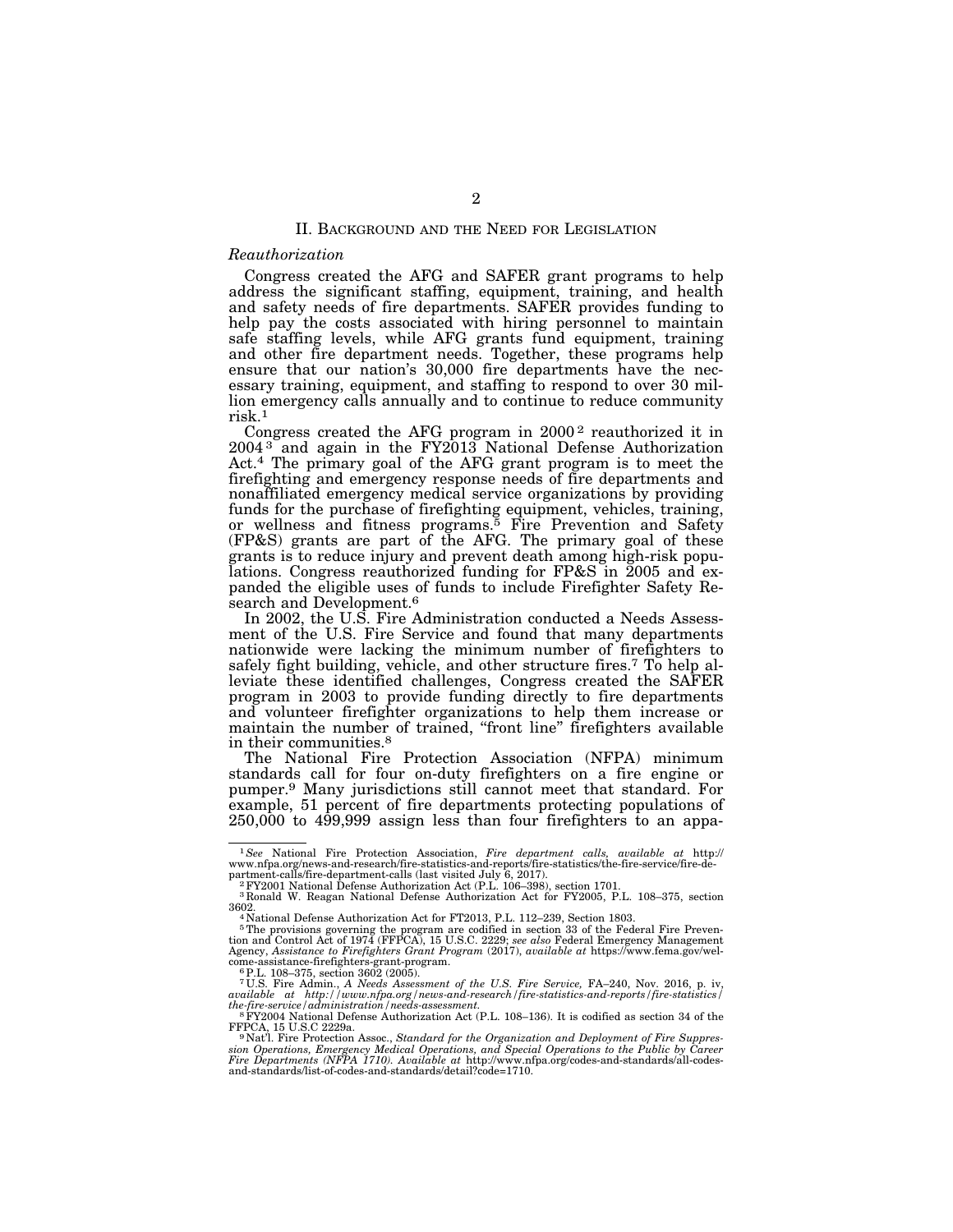ratus, as do 80 percent of fire departments protecting populations of 50,000 to 99,000.10

The current authorization for the AFG and SAFER grant programs contains a sunset provision that would permanently eliminate both programs on January 2, 2018.11 Given the importance of these grant programs to emergency response, S. 829 eliminates the sunset provision, and authorizes the programs through FY 2023. In place of the sunset, oversight mechanisms have been added to require the Federal Emergency Management Agency (FEMA) to better manage and monitor these grants, as discussed below.

#### *Accountability*

Although the AFG and SAFER programs are important and necessary for enhancing the ability for fire departments to protect the public from fires and other hazards, the Department of Homeland Security Office of Inspector General (DHS OIG) has alerted Congress to problems with FEMA's oversight and monitoring of these grants programs.12 According to the DHS OIG, 64 percent (243 of 379) of AFG grant recipients reviewed did not comply with grant guidance and requirements to prevent waste, fraud, and abuse of grant funds.13 Out of the \$50 million in grant funds reviewed by the OIG, investigators questioned whether \$7.1 million complied with the grant requirements and Federal law.14

According to the same report, 63 percent (88 of 139) of SAFER grant recipients reviewed did not comply with grant guidance and requirements to prevent waste, fraud, and abuse of grant funds.15 Out of the \$72 million in grant funds examined by the OIG, investigators questioned whether \$18.4 million of those funds complied with the grant requirements and Federal law.16

The OIG concluded that FEMA cannot assure AFG funds were used to help local fire departments and other first responder organizations obtain equipment, protective gear, emergency vehicles, training, and other resources; nor could FEMA assure that SAFER grant funds were used to help local fire departments and other first responder organizations hire and retain firefighters, obtain equipment, and provide training.17 The OIG recommended FEMA develop and implement an organizational framework to manage the risk of fraud, waste, abuse, and mismanagement.18

For this reason, S. 829 includes strong oversight provisions to make FEMA and the grant recipients under these grant programs more accountable to the American taxpayer. First, it authorizes the Administrator of FEMA, acting through the Administrator of the United States Fire Administration, to develop and make widely

<sup>10</sup> Letter from International Association of Fire Chiefs to Sen. Gary Peters (May 9, 2017).<br>11 15 U.S.C. 2229.<br>12 1Dep't of Homeland Sec. Office of Inspector General, OIG–16–100, FEMA's Grant Programs<br>22 1Dep't of Homeland Directorate Did Not Effectively Manage Assistance to Firefighters Grant Program—AFG Grants<br>(2016) [hereinafter OIG Report AFG], *available at* https://www.oig.dhs.gov/assets/Mgmt/2016/01-<br>16-100-Jun16.pdf.; *see also '*Dep FEMA's Grant Programs Directorate Did Not Effectively Manage Assistance to Firefighters Grant Program SAFER Grants (2016) [hereinafter OIG Report SAFER], *available at* https://

<sup>&</sup>lt;sup>14</sup>Id.<br>
<sup>15</sup>OIG Report SAFER, *supra* note 12.<br>
<sup>16</sup>Id.<br>
<sup>17</sup><sub>17</sub> OIG Report AFG and OIG Report SAFER, *supra* note 12.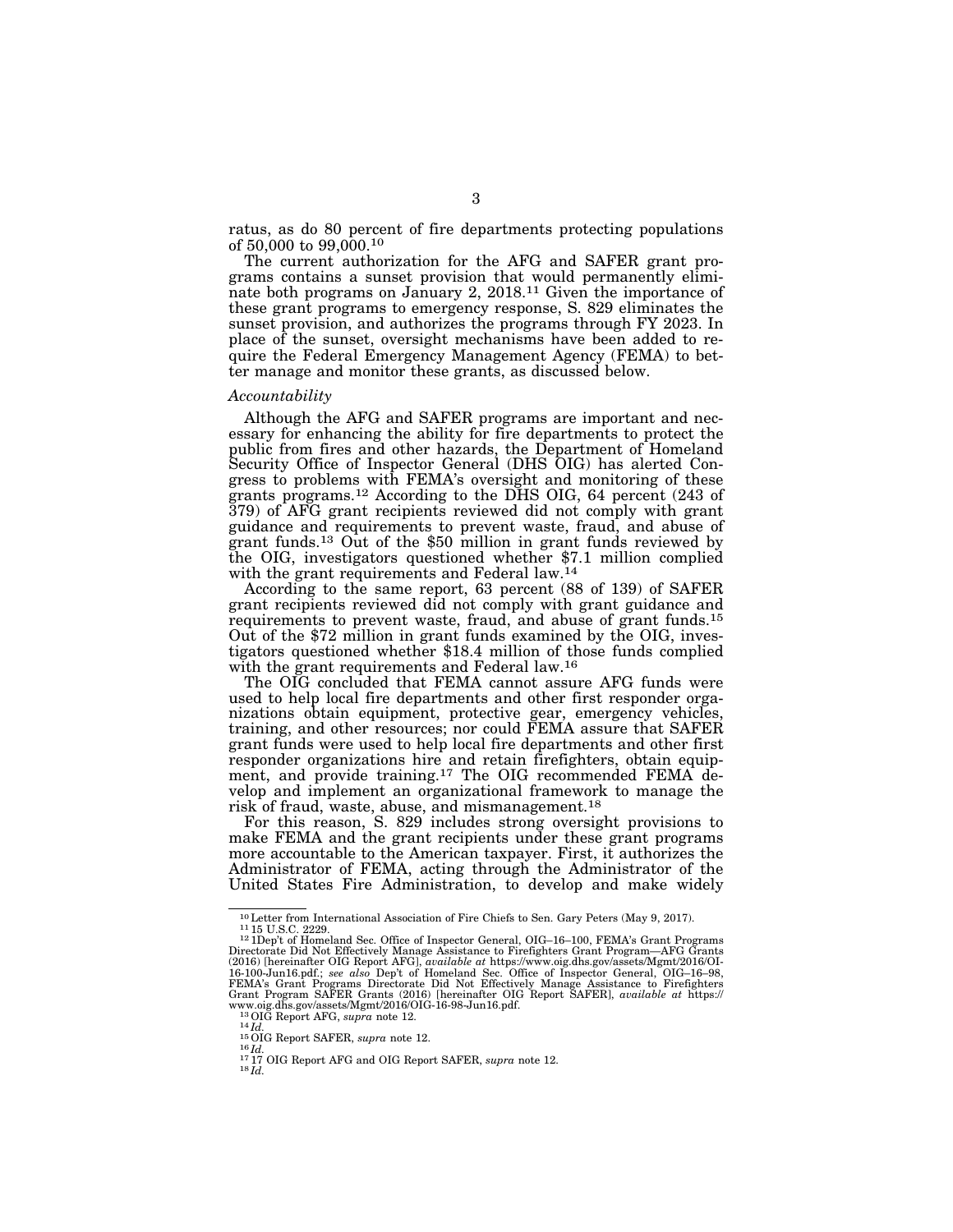available online grants administration training for members of the fire and emergency response community that will allow them to better access and manage grants. Second, S. 829 requires FEMA to develop and implement an oversight framework that will mitigate and minimize these grant programs' susceptibility to waste, fraud, abuse, and mismanagement, as required by the OIG. With these additional oversight requirements, these grants will become more accountable to the American taxpayers.

#### III. LEGISLATIVE HISTORY

On April 5, 2017, Senator John McCain (R–AZ) introduced S. 829, the AFG and SAFER Program Reauthorization Act of 2017, with Senators Jon Tester (D–MT), Susan Collins (R–ME), and Tom Carper (D–DE). The bill was referred to the Committee on Homeland Security and Governmental Affairs. Senators Richard Blumenthal (D–CT), Christopher Coons (D–DE), Kirsten Gillibrand (D–NY), Claire McCaskill (D–MO), Gary C. Peters (D–MI), Robert Menendez (D–NJ), Chris Van Hollen (D–MD) and Patrick Leahy (D–VT) later joined as cosponsors.

The Committee considered S. 829 at a business meeting on May 17, 2017. Senators McCain and Tester offered a manager's amendment incorporating oversight language to require the FEMA Administrator and Assistant Administrator for the Grant Program Directorate to develop and implement a grant monitoring and oversight framework, as well as authorizing the development of electronic, online training for members of the fire and emergency response community on matters relating to the administration of these grants.

Senators Peters and Heitkamp offered an additional amendment to allow SAFER funds to convert part-time firefighters to full-time firefighters.

The Committee favorably reported the bill, as amended by both amendments, by voice vote *en bloc*. Senators present for the vote on the amendments and final passage were Johnson, McCain, Portman, Paul, Lankford, Enzi, Hoeven, Daines, McCaskill, Tester, Heitkamp, Peters, Hassan, and Harris.

#### IV. SECTION-BY-SECTION ANALYSIS OF THE BILL, AS REPORTED

#### *Section 1. Short title*

This section specifies that the bill may be cited as the ''AFG and SAFER Program Reauthorization Act of 2017.''

### *Sec. 2. Reauthorization of Assistance to Firefighters Grants program and the Fire Prevention and Safety Grants program*

Subsection (a) repeals the AFG grant program sunset.

Subsection (b) authorizes appropriations through FY 2023.

Subsection (c) makes a technical correction in The 21st Century Cures Act (P.L. 114–255), which amended the SAFER grant program, to detail the allowable uses for grant funds, including eligible training activities.

## *Sec. 3. Reauthorization of Staffing for Adequate Fire and Emergency Response grant program*

Subsection (a) repeals the SAFER grant program sunset.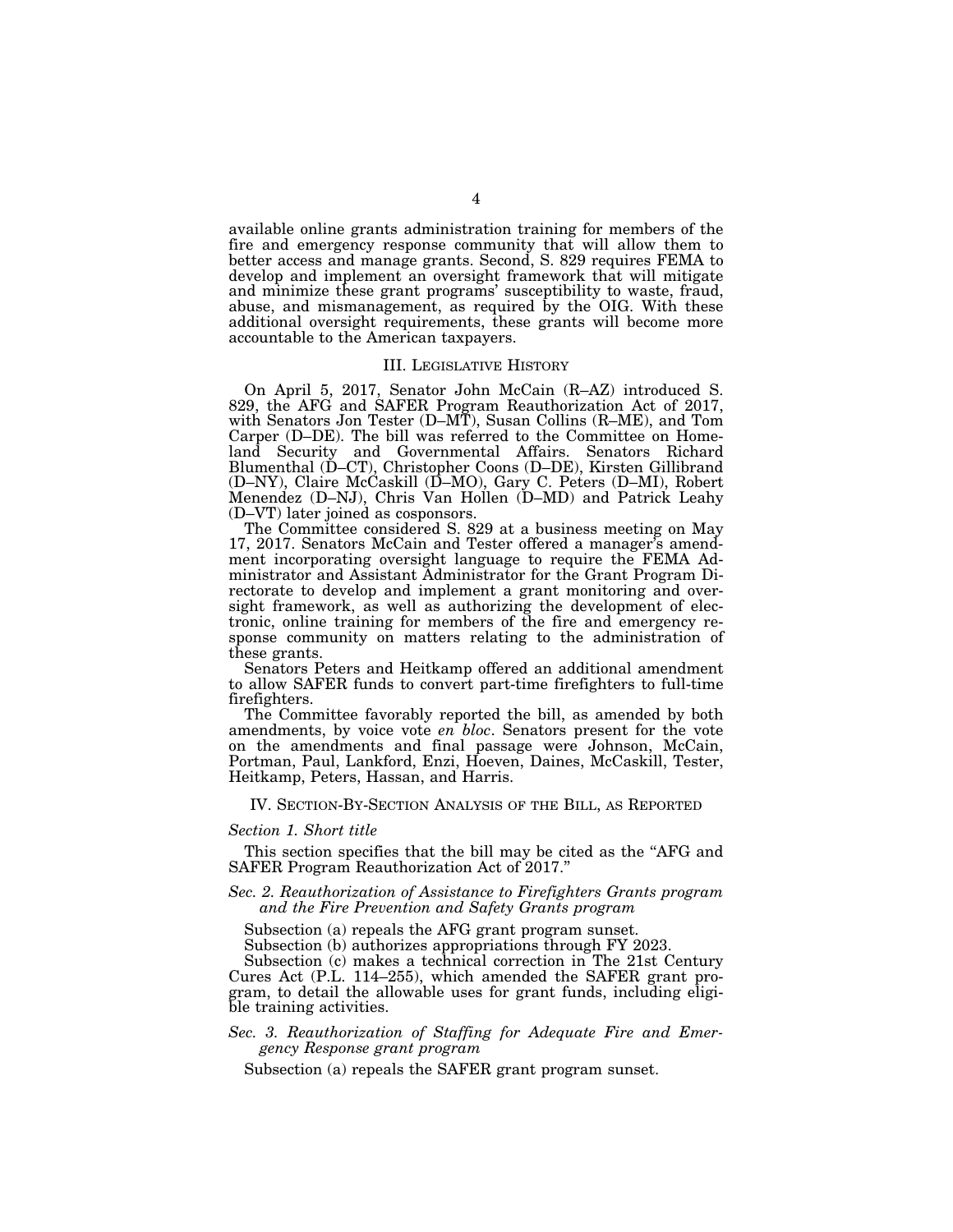Subsection (b) authorizes appropriations through FY 2023.

Subsection (c) is a technical correction to 15 U.S.C. 2229a(b), which details specific requirements that applicants for a SAFER grant must meet. The technical correction corrects the subsection referred to in  $(b)(3)(B)$ .

Subsection (d) removes an anachronism date of November 24, 2004, and replaces it with the grant application date.

Subsection (e) is a technical correction that ensures the statute properly permits a waiver for jurisdictions with demonstrated local hardship to use SAFER funds to supplant state and local funds, the local match, and the requirement that applicants have sustained their fire-related programs and emergency response budgets by at least 80 percent in the three preceding years.

Subsection (f) is a technical correction outlining the use of grant funds. The SAFER program provides grants specifically for staffing, not training. This section moves this provision under 15 U.S.C. 2229(c)(3), the section outlining the ''Use of Grant Funds'' under the Assistance to Firefighters (AFG) grant program.

Subsection (g) expands the use for SAFER grants so that fire departments may change part-time or paid-on-call firefighters to fulltime firefighters.

#### *Sec. 4. Training on Administration of Fire Grant programs*

Subsection (a) authorizes the Administrator of FEMA, acting through the Administrator of the United States Fire Administration, to develop and make widely available an online grants management training course for members of the fire and emergency response community.

Subsection (b) outlines the training requirements for the course, including that it must be tailored to the financial and time constraints of all individuals in the career field.

#### *Sec. 5. Framework for oversight and monitoring of the Assistance to Firefighters grants program, the Fire Prevention and Safety Grants program, and the Staffing for Adequate Fire and Emergency Response grant program*

Subsection (a) requires the FEMA Administrator, through the Administrator of the United States Fire Administration, to develop and implement an oversight framework that will mitigate and minimize these grant programs' susceptibility to waste, fraud, abuse, and mismanagement.

Section (b) outlines the requirements of the framework, including ensuring standardized guidance and training for grant recipients, conducting regular risk assessments, conducting desk reviews and site visits, enforcing mechanisms to recoup questioned costs, and ensuring any other oversight and monitoring tools deemed necessary to reduce the risks of waste, fraud, and abuse.

#### V. EVALUATION OF REGULATORY IMPACT

Pursuant to the requirements of paragraph 11(b) of rule XXVI of the Standing Rules of the Senate, the Committee has considered the regulatory impact of this bill and determined that the bill will have no regulatory impact within the meaning of the rules. The Committee agrees with the Congressional Budget Office's statement that the bill contains no intergovernmental or private-sector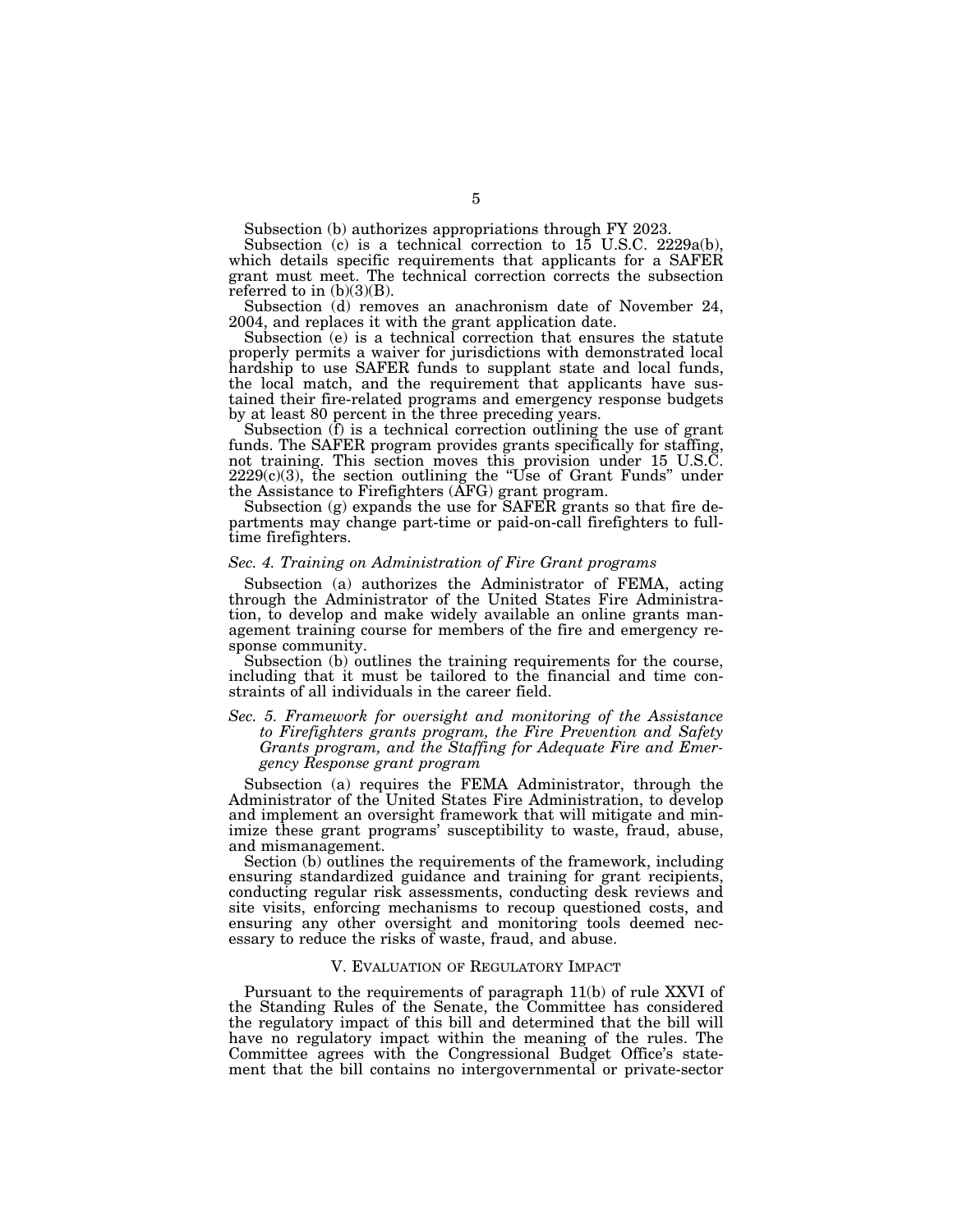mandates as defined in the Unfunded Mandates Reform Act (UMRA) and would impose no costs on state, local, or tribal governments.

#### VI. CONGRESSIONAL BUDGET OFFICE COST ESTIMATE

JUNE 15, 2017.

## Hon. RON JOHNSON,

*Chairman, Committee on Homeland Security and Governmental Affairs, U.S. Senate, Washington, DC.* 

DEAR MR. CHAIRMAN: The Congressional Budget Office has prepared the enclosed cost estimate for S. 829, the AFG and SAFER Program Reauthorization Act of 2017.

If you wish further details on this estimate, we will be pleased to provide them. The CBO staff contact is Robert Reese.

Sincerely,

KEITH HALL.

### Enclosure.

#### *S. 829—AFG and SAFER Program Reauthorization Act of 2017*

Summary: S. 829 would extend through 2023 the authorization of appropriations for two programs—Staffing for Adequate Fire and Emergency Response (SAFER) and Assistance to Firefighter Grants (AFG). The authorization for those programs expires at the end of fiscal year 2017. Assuming appropriation of the full amounts, CBO estimates that implementing S. 829 would cost about \$4.8 billion over the 2018–2022 period, and \$5.2 billion in years after 2022.

Enacting the bill would not affect direct spending or revenues; therefore, pay-as-you-go procedures do not apply. CBO estimates that enacting S. 829 would not increase net direct spending or onbudget deficits in any of the four consecutive 10-year periods beginning in 2028.

S. 829 contains no intergovernmental or private-sector mandates as defined in the Unfunded Mandates Reform Act (UMRA).

Estimated Cost to the Federal Government: The estimated budgetary effect of S. 829 is shown in the following table. The costs of this legislation fall within budget function 450 (community and regional development).

|                                                | By fiscal year, in millions of dollars- |       |       |       |       |       |           |  |  |
|------------------------------------------------|-----------------------------------------|-------|-------|-------|-------|-------|-----------|--|--|
|                                                | 2017                                    | 2018  | 2019  | 2020  | 2021  | 2022  | 2017-2022 |  |  |
| INCREASES IN SPENDING SUBJECT TO APPROPRIATION |                                         |       |       |       |       |       |           |  |  |
| Estimated Authorization Level                  |                                         | 1.611 | 1.649 | 1.688 | 1.728 | 1.770 | 8.446     |  |  |
| Estimated Outlays                              |                                         | 32    | 436   | 1.171 | 1.521 | 1.653 | 4.813     |  |  |

Basis of estimate: For this estimate, CBO assumes that S. 829 will be enacted near the end of 2017 and that the estimated amounts will be appropriated each fiscal year.

Under current law, \$750 million was authorized in 2013 for the SAFER program, which provides grants to fire departments to facilitate retention and hiring of personnel, and another \$750 million for the AFG program, which provides grants to fire departments, state fire-training academies, and other organizations. The law provides that those specified amounts be adjusted each year for the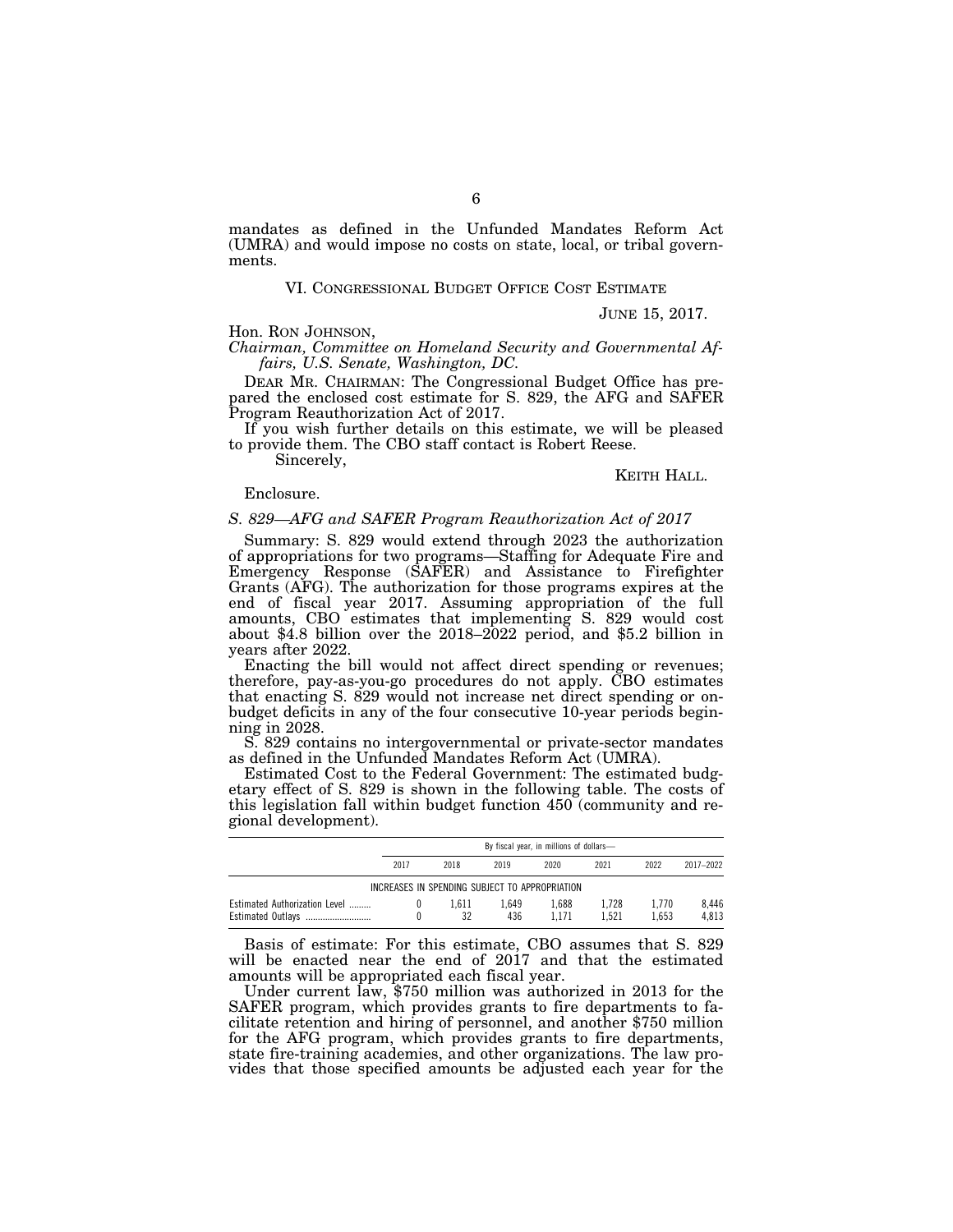change in the Consumer Price Index through 2017. Under S. 829, that authorization of appropriations would be extended through 2023.<br>Including the adjustments for anticipated inflation, CBO esti-

mates that S. 829 would authorize the appropriation of about  $$8.4$ billion, in total, over the next five years for the two programs. Based on historical spending patterns, CBO estimates that implementing S. 829 would cost about \$4.8 billion over the 2018–2022 period and another \$5.2 billion in years after 2022. In 2017, a total of \$690 million was appropriated for those grant programs.

Pay-As-You-Go considerations: None.

Increase in long-term direct spending and deficits: CBO estimates that enacting S. 829 would not increase net direct spending or on-budget deficits in any of the four consecutive 10-year periods beginning in 2028.

Intergovernmental and private-sector impact: S. 829 contains no intergovernmental or private-sector mandates as defined in UMRA. State, local, and tribal governments would benefit from grants reauthorized in the bill to fund specialized training for first responders. Any costs to state, local, or tribal governments would result from complying with conditions of assistance.

Estimate prepared by: Federal costs: Robert Reese; Impact on state, local, and tribal governments: Rachel Austin; Impact on the private sector: Logan Smith.

Estimate approved by: H. Samuel Papenfuss Deputy Assistant Director for Budget Analysis.

# VII. CHANGES IN EXISTING LAW MADE BY THE BILL, AS REPORTED

In compliance with paragraph 12 of rule XXVI of the Standing Rules of the Senate, changes in existing law made by the bill, as reported, are shown as follows: (existing law proposed to be omitted is enclosed in brackets, new matter is printed in italic, and existing law in which no change is proposed is shown in roman):

### **UNITED STATES CODE**

\* \* \* \* \* \* \*

# **TITLE 15—COMMERCE AND TRADE**

# \* \* \* \* \* \* \*

### **CHAPTER 49—FIRE PREVENTION AND CONTROL**

| ×           | $\ast$                                  | $^{\ast}$ | $\ast$    | $\ast$ | $\ast$ | $\ast$ |
|-------------|-----------------------------------------|-----------|-----------|--------|--------|--------|
|             | SEC. 2229. FIREFIGHTER ASSISTANCE       |           |           |        |        |        |
| (a) * * *   |                                         |           |           |        |        |        |
| (b) * * *   |                                         |           |           |        |        |        |
|             | (c) ASSISTANCE TO FIREFIGHTERS GRANTS.— |           |           |        |        |        |
| ∗           | $*$ *                                   |           |           |        |        |        |
| $(2)$ * * * |                                         |           |           |        |        |        |
|             | (3) USE OF GRANT FUNDS.-                |           |           |        |        |        |
|             | $(A) * * +$                             |           |           |        |        |        |
| ×           | ∗                                       | ×         | $^{\ast}$ | ×      | ×      | ×      |
|             |                                         |           |           |        |        |        |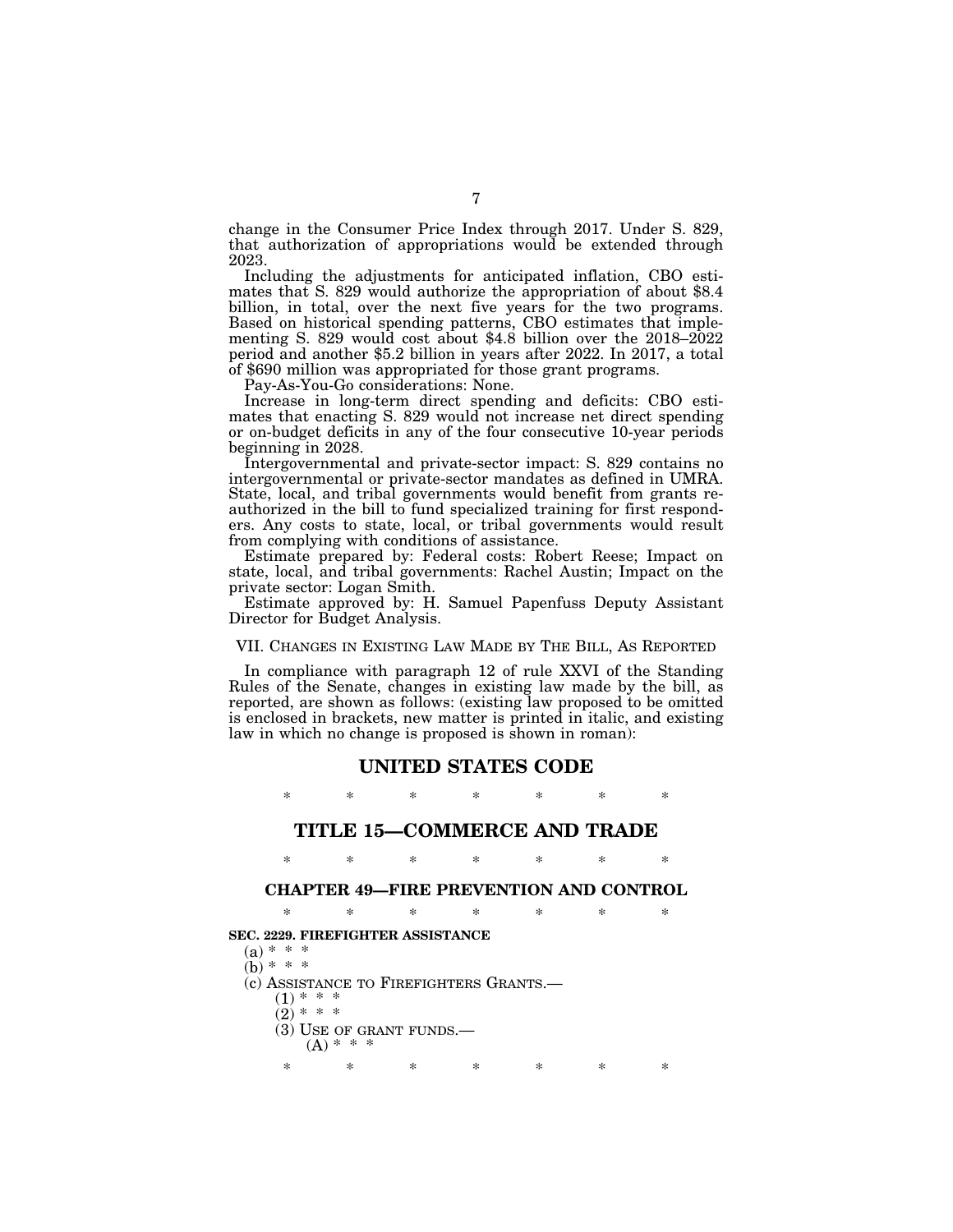*(N) To provide specialized training to firefighters, paramedics, emergency medical service workers, and other first responders to recognize individuals who have mental illness and how to properly intervene with individual with mental illness, including strategies for verbal de-escalation of crisis.* 

\* \* \* \* \* \* \*

 $(q) * * *$ 

 $(1) * * *$  $(A) * * * *$ 

(B) for each of the fiscal years  $2014$  through  $[2017]$ *2023*, an amount equal to the amount authorized for the previous fiscal year increased by the percentage by which—

\* \* \* \* \* \* \* ø(r) SUNSET OF AUTHORITIES.—The authority to award assistance and grants under this section shall expire on the date that is 5 years after January 2, 2013.]

#### \* \* \* \* \* \* \* **SEC. 2229a. STAFFING FOR ADEQUATE FIRE AND EMERGENCY RE-SPONSE**

(a) EXPANDED AUTHORITY TO MAKE GRANTS.— HIRING GRANTS.—

 $(A) * * * *$ 

(B) Grants made under this paragraph shall be for 3 years and be used for programs to hire new, additional firefighters [and to provide specialized training to paramedics, emergency medical service workers, and other first responders to recognize individuals who have mental illness and how to properly intervene with individuals with mental illness, including strategies for verbal de-escalation of crises] or to change the status of part-time or paid-on*call (as defined in section 33(a)) firefighters to full-time firefighters.* 

(b) APPLICATIONS.—

 $(1)$  \* \* \*

 $(2) * * *$ 

(3) At a minimum, each application for a grant under this section shall—

 $(A) * * * *$ 

 $(B)$  in the case of a grant under subsection  $(a)(1)$ , explain how the applicant plans to meet the requirements [of subsection (a)(1)(B)(ii) and (F)] of subsection (a)(1)(F);

 $(C)$  \*

 $(D) * * * *$ 

(c) LIMITATION ON USE OF FUNDS.—

 $(1)$  \* \* \*

(2) No grant shall be awarded pursuant to this section to a municipality or other recipient whose annual budget at the time of the application for fire-related programs and emergency response has been reduced below 80 percent of the average funding level in the 3 years (prior to November 24, 2003) *prior to the date of the application for the grant.*